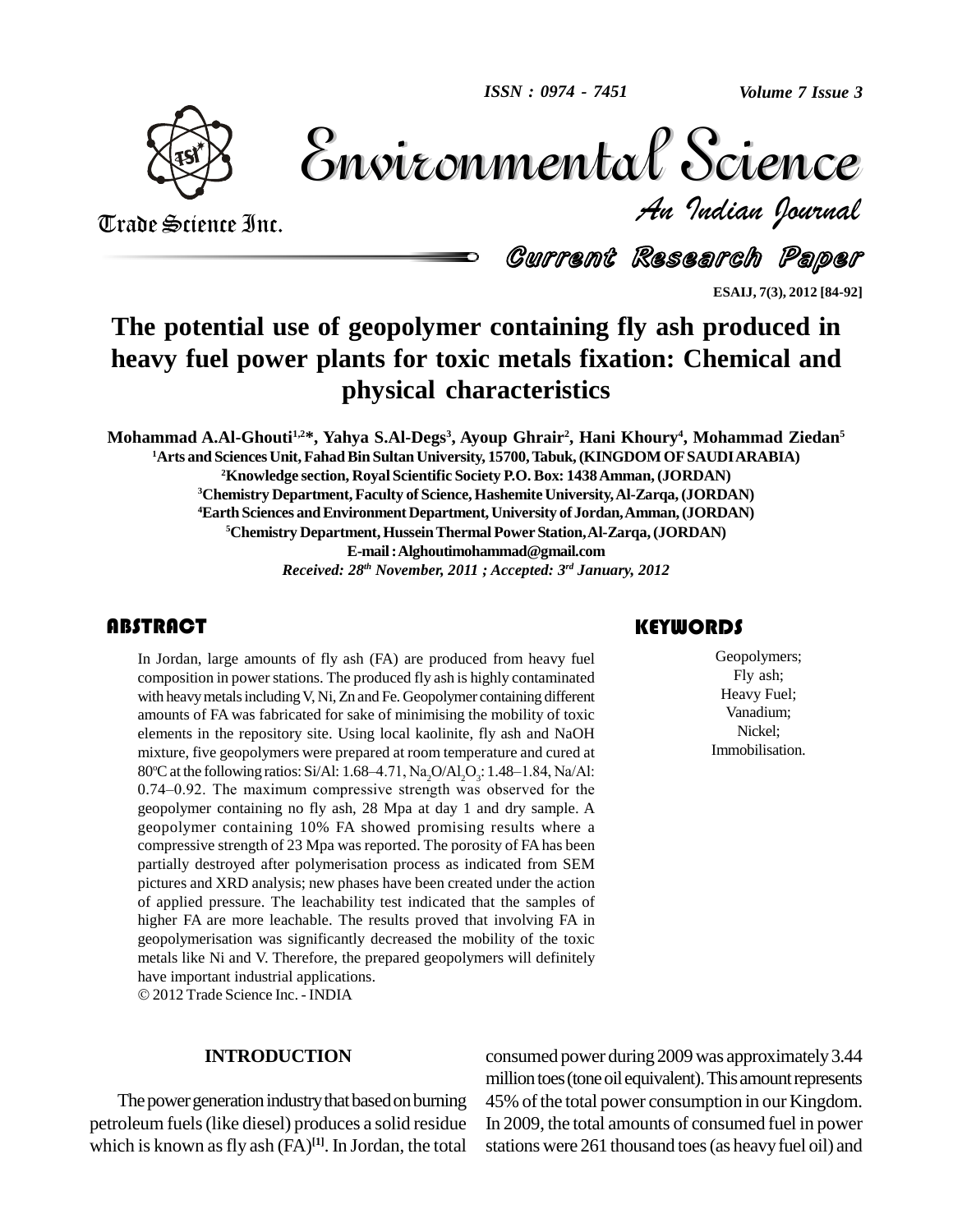# Current Research Paper

18 thousand toes(as diesel) according to our annual reports **[2]**. The large consumption of fuel in power expected to increase dramatically in the coming years due to the natural growth rate of energy demand and shortage of natural gas supplying. Having said that, it is important to mention that the biggest electric power station in Jordan (Aqaba thermal power station) was started to use heavy fuel instead of natural gas since March of 2011 and this will end up of large amounts of FA. In terms of resource recovery and environmental impact, FA is attracting much attention due to disposing problems and its harmful impact on the soil because of metals leaching<sup>[3, 4]</sup>. In fact, the previous researches on with m this topic is limited and indicated that FA produced in power stations is rich in C, Ni, V, Fe, Mo, and Mg and among these metals Ni and V are the most valuable<sup>[3,4]</sup>. po

Depending on the nature of FA, there are number of inertisation processes to reduce the harmful influences oftoxic flyash on the environments and these including immobilisation with construction materials<sup>[5]</sup>, chemical ka washings<sup>[6]</sup>, extraction<sup>[7]</sup>, incineration<sup>[8]</sup>, stabilisation/ pro solidification technology **[9]** and recently geopolymerisation<sup>[8-11]</sup>. It seems that geopolymerisation Ap is an attractive process where the FA would be entrapped within the hard and rigid silica-alumina of rese<br>polymers matrix<sup>[11]</sup>. adding<br>The term "geopolymer" was proposed by into po polymers matrix<sup>[11]</sup>.

Davidovits and it describes a cementitious binder formed by alkali activation of aluminosilicate powder which does not require the presence of cement material<sup>[12]</sup>. Generally, the inexpensive geopolymers are ln simply prepared from a low-cost aluminosilicate source with large amounts of  $SiO_2$  and  $Al_2O_3$  (80 %wt). Hiswa<br>Structurally, they have rigid 3D space containing local Jo<br>repeating units of (Si-O-Al-O-) and (Si-O-Al-Si- Na-phi with large amounts of  $SiO_2$  and  $Al_2O_3$  (80 %wt). Hiswa<br>Structurally, they have rigid 3D space containing local Jo<br>repeating units of (Si–O–Al–O–)<sub>n</sub> and (Si–O–Al–Si– Na-phi<br>O–)<sub>n</sub> which is similar to common aluminosili The main advantage of this technology is that 90°C). The polymerisation reaction occurs between an combu alkaline solution, the chemical activator, and an aluminosilicate binder. For low cost applications, sodium is preferred than potassium or lithium hydroxide solutions. During initial mixing, the alkaline solution dissolves silicon and aluminium ions from the aluminosilicate source where the neighbouring silicon

stations leaves 418.5 ton FA<sup>[2]</sup> and this number is O-Al bond with loss of water. The final structural or aluminium hydroxide molecules undergo a condensation in the condensation reaction to form a new Si-O-Si or Si-<br>condensation reaction to form a new Si-O-Si or Sior aluminium hydroxide molecules undergo a<br>condensation reaction to form a new Si–O–Si or Si–<br>O–Al bond with loss of water. The final structural network consists of amorphous to semicrystalline 3D silico-aluminate structures with  $SiO<sub>4</sub>$  and  $Al<sub>2</sub>O<sub>3</sub>$ tetrahedral linked alternatively by sharing all the oxygens. Probably, fly ash obtained from coal combustion is most applied source for geopolymers and this is attributed the high content of Si/Al in its matrix<sup>[11]</sup>. Natural kaolinite, calcined clay,miningwastes, and slagare alsoas a good source of aluminosilicate precursor **[13]**. Through polymerisation process, clayminerals are hardened and transformed into rigid geopolymers at low temperatures with minimal energy consumption<sup>[13, 14]</sup>. In the earlier process, the aluminium silicate of claymineral (like kaolinite) reacts with alkali at low temperatures and polymerise into three-dimensional mineral phases hydroxysodalite<sup>[14]</sup>. In a similar study, Yousef and coworker were prepared a rigid and chemically stable of good adsorption properties geopolymers from local kaolinite/sand/NaOH<sup>[10]</sup>. Jaarsveld and co-worker were prepared a stable geopolymer bymixing coal-fly ash within kaolinite in the presence of Na-silicate material<sup>[15]</sup>.

> Application of geopolymerisation technology for sake of trapping toxic and harmfulfly ash is a new type of research **[8-9]**. The published results indicated that adding fly ash that generated from municipal waste water into polymerisation reaction end up with a stable geopolymer which resist metals leaching and have a very stable structure with compressive strength around 7 Mpa **[8]**.

FA by slowing their leachability, and b) prepare *I* prepare<br>*I* s. Number<br>*I* signal<br>*Pudian bouvad* prepare<br>Number<br>ed out to<br>bricated<br>Science In Jordan, there are many area rich in clay mineral; especially kaolinite which is widely distributed in El-Hiswa and Batn El-Ghoul areas<sup>[16-17]</sup>. The utilisation of local Jordanian natural minerals including zeolitic phases, Na-phillipsite, hydroxyl sodalite and natrolite is reported<sup>[10, 13, 14]. In this work, fabrication of four</sup> geopolymers based on kaolinite, sand and NaOH, however, in the presence of fly ash produced from diesel combustion will be outlined herein. The aim of this encapsulation is to a) minimise the toxicity of metals in geopolymers for other possible applications. Number of physical and chemical tests will be carried out to assess the textural properties of the fabricated geopolymers.

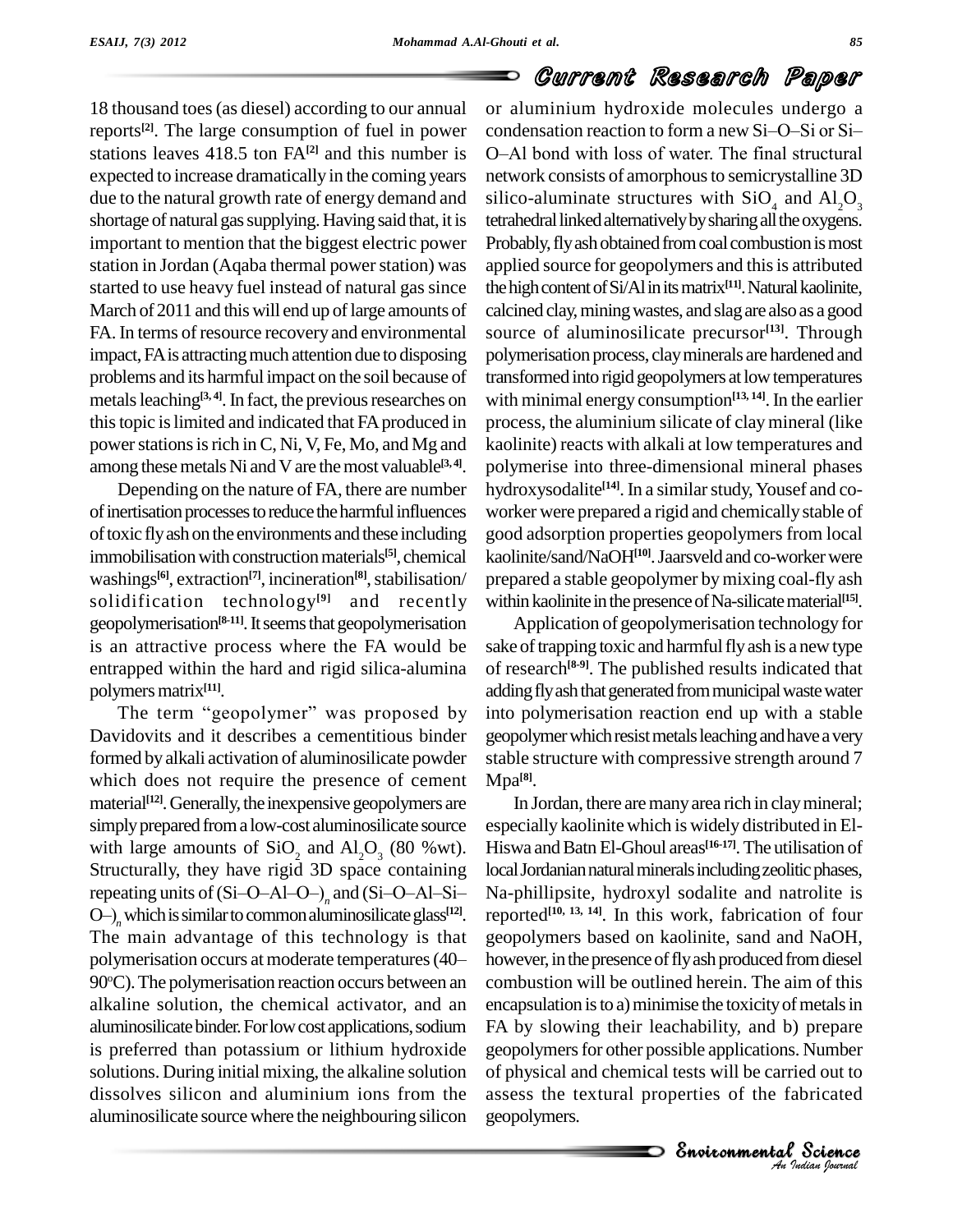## Current Research Paper **MATERIALSAND TECHNIQUES**

#### **Materials**

Jordanian kaolinitic clay (as a source of aluminium silicate) with a purityof 60% obtained from El-Hiswa deposit was used. The kaolinitic clay deposits are located in the south of Jordan about 45km to the east ofAl-Quweira town **[18]**. For kaolinite conditioning, the initial sample was crushed, grinded, and sieved to of Al-Quweira town<sup>[18]</sup>. For kaolinite conditioning, the proc<br>initial sample was crushed, grinded, and sieved to react<br>obtain a grain size less than  $425\mu m$ . The sample was kaoli washed with water and dried at 105°C for 24 hrs. The final sample was homogenised before use. The plasticity limit of the employed kaolinite was 22% according to the international testing standards **[19]**. For better mechanical strength and Si source, local sand (>99% quartz) was used. Before use, the sand was washed with distilled water and sieved to obtain a grain homog (>99% quartz) was used. Before use, the sand was<br>washed with distilled water and sieved to obtain a grain homog<br>size range 100-400µm. NaOH pellets of high purity of the n were used to start geopolymerisation process. All reactions were carried out in distilled water and the optimum water content was pre-selected to get the proper plasticity limit<sup>[10]</sup>. The optimum curing time at mo 80<sup>o</sup>C was 24 hours<sup>[10, 13]</sup>. The perfect ratios of the 25mm mixture were adjusted in which a high compressive strength is produced. The conditions of prepared geopolymers are summarised inTABLE 1.

#### **TABLE1 : Conditions of geopolymerisation**

|       | Sample Kaolinite (g) Sand (g) FA(g) NaOH (g) H <sub>2</sub> O (g) |     |     |    |    | comp  |
|-------|-------------------------------------------------------------------|-----|-----|----|----|-------|
| Geo 1 | 100                                                               | 0   | 100 | 16 | 24 | comp  |
| Geo 2 | 100                                                               | 25  | 75  | 16 | 24 | using |
| Geo 3 | 100                                                               | 50  | 50  | 16 | 24 |       |
| Geo 4 | 100                                                               | 75  | 25  | 16 | 24 |       |
| Geo 5 | 100                                                               | 100 |     | 16 | 24 |       |

**a. polymerisation carried** out **room temperature** and **curing** at **80 <sup>o</sup>C for 24 hrs.**

as will be shown later. As shown in TABLE 1, FA was Example in As shown is<br>Separative with<br>Science<br>Science A composite FA sample (5 kg) was collected from central electricitygeneratingcompany(HusseinThermal Power Station of Jordan, Zarqa). The FA was only sieved before use. The collected ash was very rich with many toxic metals as indicated from the chemical testing added to the reaction mixture with different amounts (0-40%).Adding FAto reaction mixture will interfere with geopolymer matrix and will affect the final properties ofthe product. **Figure 1 :Three specimens of geopolymer number 4 (Geo 4).**

*Indian Journal*

#### **Preparation of geopolymers**

Five geopolymers were prepared using Kaolinite- Sand-NaOH-FA combination as clarified in TABLE 1. Silica sand was used as a filler to provide high mechanical properties of the final geopolymer and a secondary source for Si. The alkaline NaOH-solution was used for initial dissolution of oxides prior to polymerisation process. FA was added in different amounts into reaction mixture to replace sand while the amount of kaolinite was maintained constant (TABLE 1). Reaction mixtures were homogenised using a controlled speed mixer. Mixing speed was 10 rpm for the first 2 min and increased to 200 rpm over the next 10 min. The produced geopolymers were compared against a reference one containing no FA (sample Geo 5 in TABLE 1). Good mixing was necessary to obtain homogeneous mixtures and to avoid the agglomeration ofthemixtures.Eachmixture (series)was divided into different specimens of  $50$  g. The mixture was moulded immediately after weighing to avoid drying and to decrease the workability of the mixture. The paste was moulded in a stainless steel cylinder (dimensions 25mmx45mm) at an external pressure of 15 MPa using Carver Hydraulic Laboratory Press. The moulded specimens of each mixture were cured by heating at 80°C for 24 h. After curing, the samples were cooled down at room temperature and subjected to physical and chemical testing. The applied testsinclude XRD, compressive strength and leachability test. The compressive strength of geopolymers was carried out using CONTROLS testing machine (Model T106

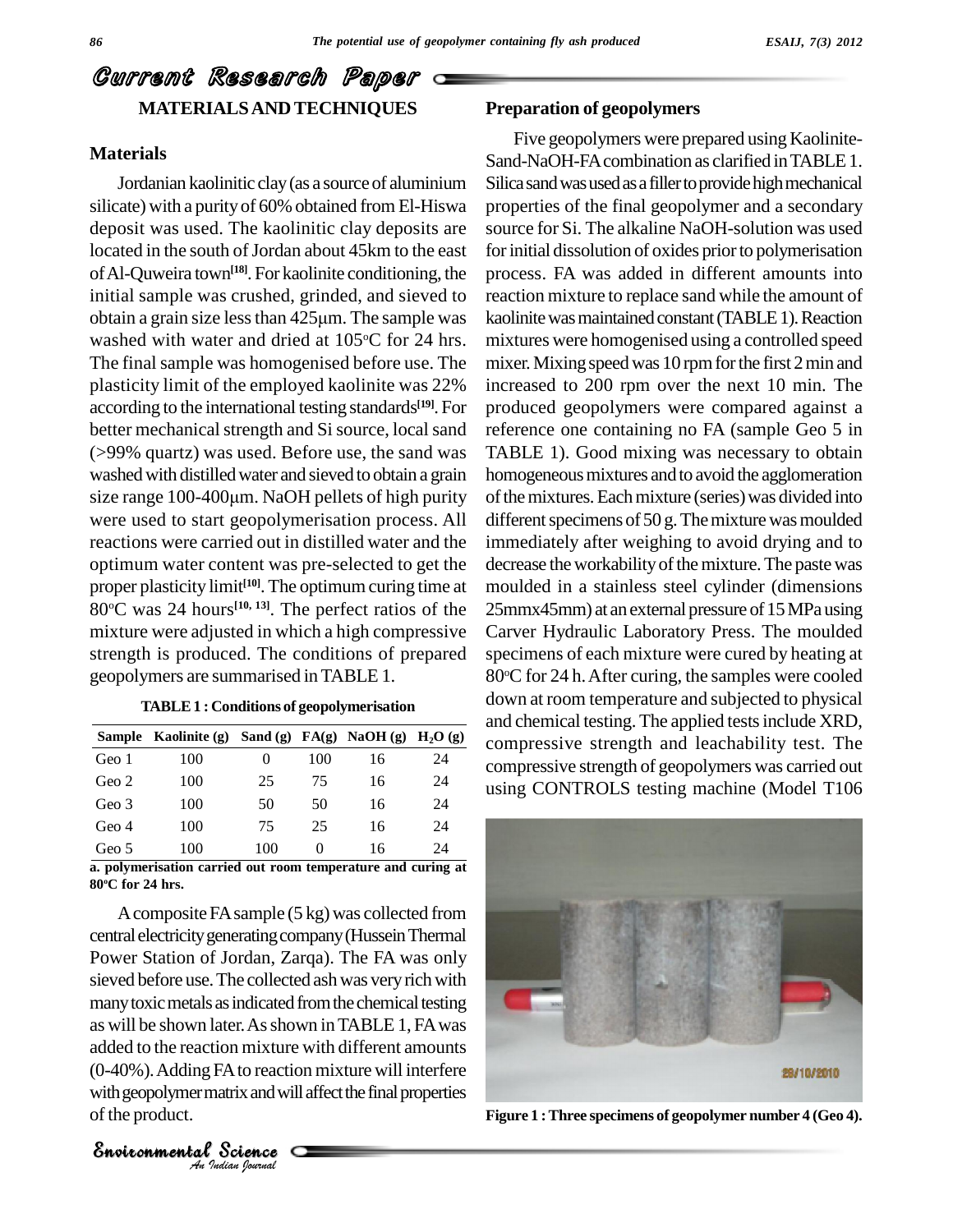modified to suit with standard testing) where the load modified to suit with standard testing) where the load stabil<br>was applied on a surface area  $(12.5\times12.5\times\pi)$  mm<sup>2</sup> and in ter height 50 mm, and increased by a displacement rate of 2 mm/min. The physical properties of geopolymers were measured using standard protocols<sup>[13, 19]</sup>. Figure 1 depicts resis three specimens of geopolymers number 4 (Geo 4) and this sample is one of the best samples as will be shown later.

#### **Spectroscopic techniques**

The prepared geopolymers were tested for their electrical conductivity, compressive strength and density. Testing was carried out on three different specimens of the geopolymer and an average value is provided. The electrical conductivityis measured as a function with time using WTW-pH meter. The scanning electron microscope/ energy-dispersive X-ray spectroscopy (SEM/EDX) techniques (FEI-INSPECT-F50 of SEM/ EDX, Netherlands) were applied to study the chemical, mineralogical and textural details of the geopolymers. X-ray diffraction (XRD) analysis was applied to identify the crystalline phases of the prepared geopolymers. As<br>Representative portions of geopolymers were X-rayed reduce<br>using Philips 2KW model, Cu K $\alpha$  radiation ( $\lambda$  = 1.5418 it in a su Representative portions of geopolymers were X-rayed<br>using Philips 2KW model, Cu K $\alpha$  radiation ( $\lambda$  = 1.5418 it in a st<br>Å nm) with a scan rate of 2°/min and the X-ray materia diffractograms were provided for assessment.

#### **Metals leachability**

The total metal contents in FA or geopolymers were determined after leaching using inductively coupled plasma atomic emission spectroscopy (ICP OES, model Alan 5600, PerklinElmer SCIEX, USA) or by InductivelyCoupled Plasma -MassSpectrometry(ICP MS model Alan DRC-e 9000, PerklinElmer SCIEX, USA) depending on the metal level in the extract. FA or geopolymer was mixed with  $0.01$  M Ca(NO<sub>3</sub>)<sub>2</sub>.4H<sub>2</sub>C  $(1:10)$  and the final mixture was agitated using horizontal shaker for 24 hrs. Before analysis, a sample of the mixture was centrifuged for 5 min at 2500 g and then filtered using filter paper and was stored in plastic bottles **[20]**.

#### **RESULTSAND DISCUSSION**

Geopolymers are an old technology that has recently received attention in various forms one of which is waste stabilisation. They function similarly to cement binders in terms of encapsulation however have improved chemical and physical properties, such as acid resistance, compressive strength, durability and thermal resistance **[11]**.

Current Research Paper

#### **Fly ash**

Chemical analysis revealed that FA obtained from the fuel is a toxic matrix where large levels of metals were detected: V (3.7%), Ni (0.8%), Mo (105 ppm), and  $Mg(9.5\%)$ . It is important to mention that this large level of metals was obtained using concentrated acidic medium and much lower amounts are obtained when using softer eluent (TABLE 4). Having said that, this material is dangerous and should not be directly exposed to the environment. In this work, inertisation of FA will be carried out using geopolymer technology. In fact, the FA would be industrially useful material for obtaining V and Ni and this is under investigation in our laboratory.

#### **Characterisation of geopolymers containing FA**

As mentioned earlier, the main aim of this study is reduce the potential dangerous effect of FAbybinding it in a suitable geopolymer. If this achieved, the obtained material would have very low leachability and the final geopolymerwillfindmanyindustrial applications **[10]**.

um which may back to metal oxides of Ni and V that The general features of FA are viewed at different magnification powers(5000x and 12000x) for more assessment (Figure 2). At 5000x magnification, the picture (Figure 3A) indicates the porous structure of the FA that created that the high temperatures upon fuel burning. Carbonaceous large particle of diameter more than  $30 \mu m$  is shown in Figure  $3A$ , Figure  $3B$  which taken at higher magnification power indicated the presence of needle-like structure of average length 10 en at higher magnification power indicated the<br>sence of needle-like structure of average length 10<br>which may back to metal oxides of Ni and V that created at high temperatures. In general, both Figure 3A and 3B indicated that carbonaceous nature of FA. AS expected, the EDX spectrum of FA proved the presence ofC,V, Na, Mg, S, and O.The high intensity of C atom is reflected the carbonaceous nature of FA.

*An*Environmentalgeopolymer where both Si andAl atoms are absent; rter ror<br>e absent;<br>fractions<br>harm the<br>Science Accordingly, FA is not a good starter for however, this porous material contains large fractions of toxic heavy metals which upon leaching can harm the environment.

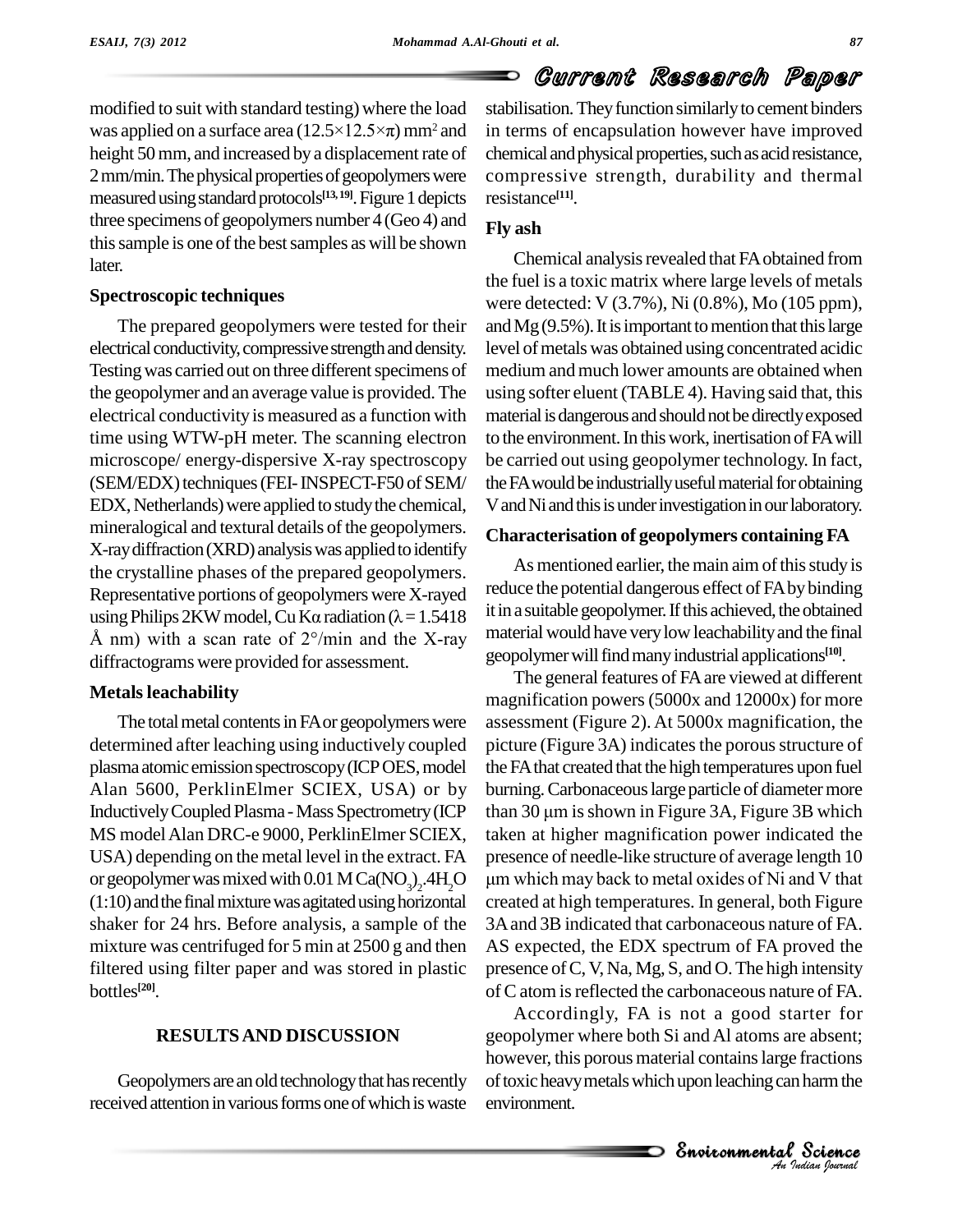



**Figure 2 : SEM of FAmagnified at 5000x (A) and 12000x (B) andEDXofFA(C).**

As will be shown soon, Geo 4 which containing 10% FA exhibited good mechanical properties and poor metals leachability so it was reasonable to view its textural properties(Figure 3).





**Figure 3 : SEM microphotographsshowingGeo4 containing 10%FAat5000x (A) andat 46500x(B) magnification powers.**

As shown in Figure 3A, the geopolymer matrix contain FA that do not chemically involved in polymerization process and this is expected because the ash has no Si/Al in its structure. The porous structure of Geo 4 will give this material more importance in filtration systems. Figure 3B shows the crystalline nature of the prepared geopolymer.

Dissolution or creation of new phases upon polymerization could be studied using XRD technique. Again, the XRD scans of Geo4 received more attention and the results are shown in Figure 4. Figure 4 illustrates that most of the crystalline phases in FA have been disappeared upon geopolymerisation, possibly dissolved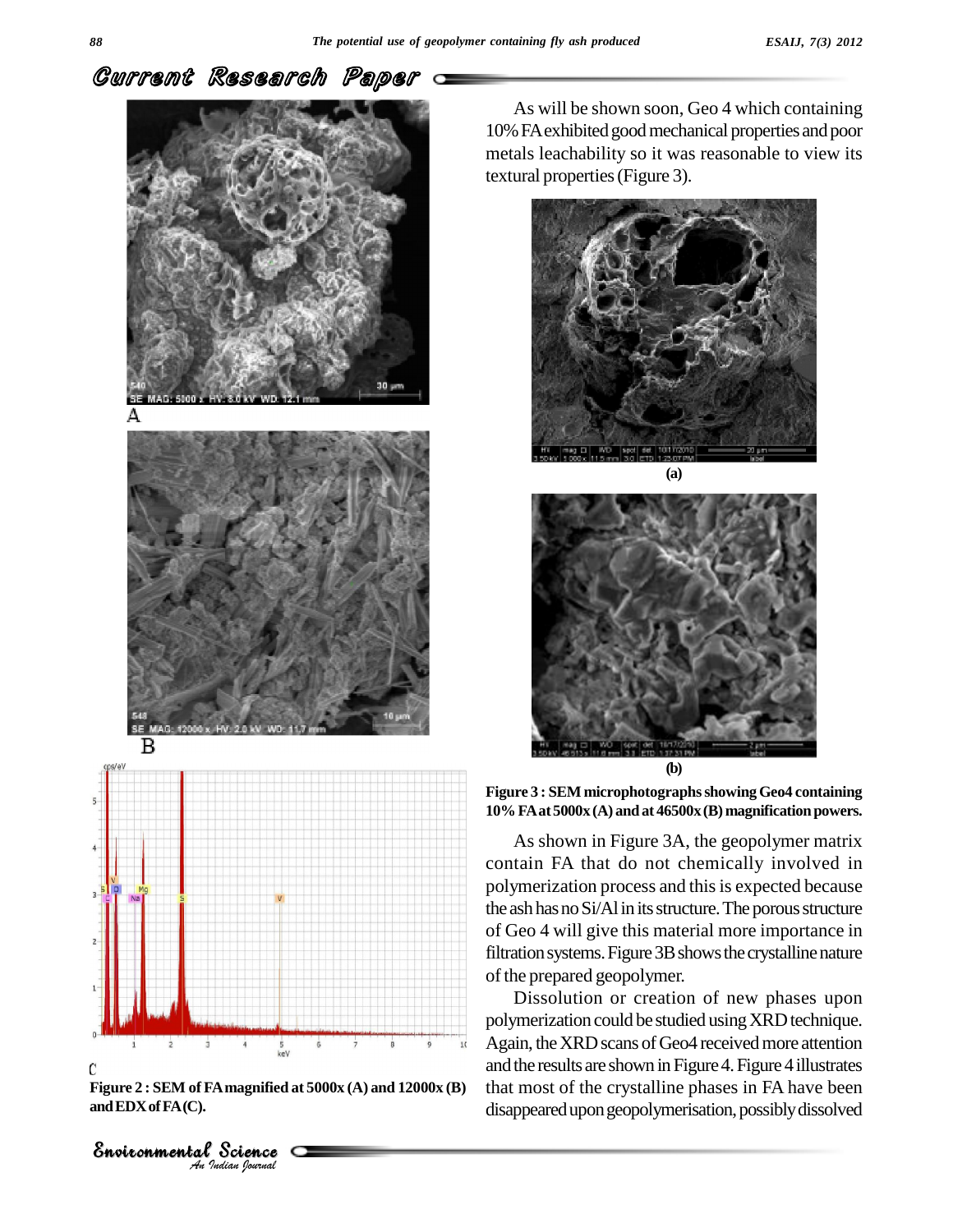

**Figure 4 : XRD scansof Geo 4 and pure FA.**

 $20$ 

It is clear that the main crystalline phases in the quartz and kaolinite do not influenced by the action geopolymerisationwhere their characteristics peaks are detected in the scan of Geo 4 providing the good crystallinity in final product. In a similar case, Jaarsveld and co-worker have observed in XRD spectrum of kaolinite-based geopolymer some of characteristics peaks of kaolinite and concluded that kaolinite has partially involved in geopolymerization process **[15]**. Bankowski and co-workers have prepared many on the other hand, Rowles and O'Connor have geopolymers from coal-fly ash which has a crystalline structure (not like the ash used in our study) and the authors showed that the XRD peaks of raw fly ash do not greatly changed even after geopolymerisation which reflect that the ash was partially involved in the process<sup>[21]</sup>. A note point to mention, the rigid nature of clos prepared geopolymers hastrapped the particles of FA and this will prevent (or lower) metals leaching as will be shown next.

### Current Research Paper **Physical and chemical testing of the prepared geopolymers**

The final influence of adding FAinto geopolymer mixtures could be evaluated via studying the chemical and physical properties of geopolymers and this is a general trend in this area (10-11, 15, 21). Before discussing the physical and chemical results, is it important to calculate the following ratios of  $Si/Al$ , Na/ Al, and H<sub>2</sub>O/Al because they would affect the property of the final geopolymers. TABLE 2 summarizesthe molar ratios of atoms in the geopolymers.

| Geopolymer <sup>a</sup> | Si/Al<br>ratio | Na/Al<br>ratio <sup>b</sup> | $H_2O/Na$<br>ratio <sup>b</sup> |      | $SiO_2/$ Na <sub>2</sub> O/<br>$\text{Al}_2\text{O}_3^{\text{c}}$ $\text{Al}_2\text{O}_3^{\text{c}}$ |
|-------------------------|----------------|-----------------------------|---------------------------------|------|------------------------------------------------------------------------------------------------------|
| Geo 1                   | 1.68           | 0.92                        | 2.65                            | 1.62 | 1.84                                                                                                 |
| Geo 2                   | 2.37           | 0.87                        | 2.78                            | 2.39 | 1.74                                                                                                 |
| Geo 3                   | 3.10           | 0.83                        | 2.93                            | 3.28 | 1.65                                                                                                 |
| Geo 4                   | 3.93           | 0.79                        | 3.09                            | 3.93 | 1.57                                                                                                 |
| Geo 5                   | 4.71           | 0.74                        | 3.27                            | 4.70 | 1.48                                                                                                 |

**a. See Table 1 for polymerisation conditions; b. The mass ratio of Na in FA is 2.2%; c. Average value for three different portions.**

The XRD-chemical analysis revealed that kaolinite (the main principal source for geopolymers) contains (% wt):  $\text{SiO}_2$  52.26,  $\text{Al}_2\text{O}_3$ : 27.40,  $\text{Fe}_2\text{O}_3$ : 6.22,  $\text{Na}_2\text{O}$ :  $0.20$ , K<sub>2</sub>O: 1.49, and LOI: 10.44. As indicated from chemical analysis, kaolinite is a good starting material from producing geopolymers (beside silica sand) where the total content of  $SiO_2$  and  $Al_2O_3$  is 80% which necessary for producing organized 3D geopolymer structure<sup>[9]</sup>. Si/Al ratio, in fact, is the most important parameter that should be adjusted to get a hard geopolymer and the perfect ratio as recommenced in literature is 3:1 **[9]**.Accordingly, geopolymers 3 and 4 are expected to be the strongest polymers where the<br>Si/Al ratios are 3.1 and 3.93, respectively.<br>On the other hand, Rowles and O'Connor have Si/Al ratios are 3.1 and 3.93, respectively.

closed to 1.0. Finally,  $H_2O/Na$  ratio was not optimum *I* coptimum<br> *Strength* is<br> *Indian*<br> *Indian Iournal* Science<br>ported in<br>rength is<br>s and the<br>Science recommended that Si/Al ratio should be within the range 1.5-2.5 to end up with a high compressive strength for the geopolymer **[22]**. For better results, the perfect Na/ Alratio should be within 1.0-1.29 and this was almost achieved in Geo 1  $\&$  2 where the reported Na/Al is for all geopolymers according the values reported in literature **[9]**. Undoubtedly, the compressive strength is the most targeted property in the geopolymers and the

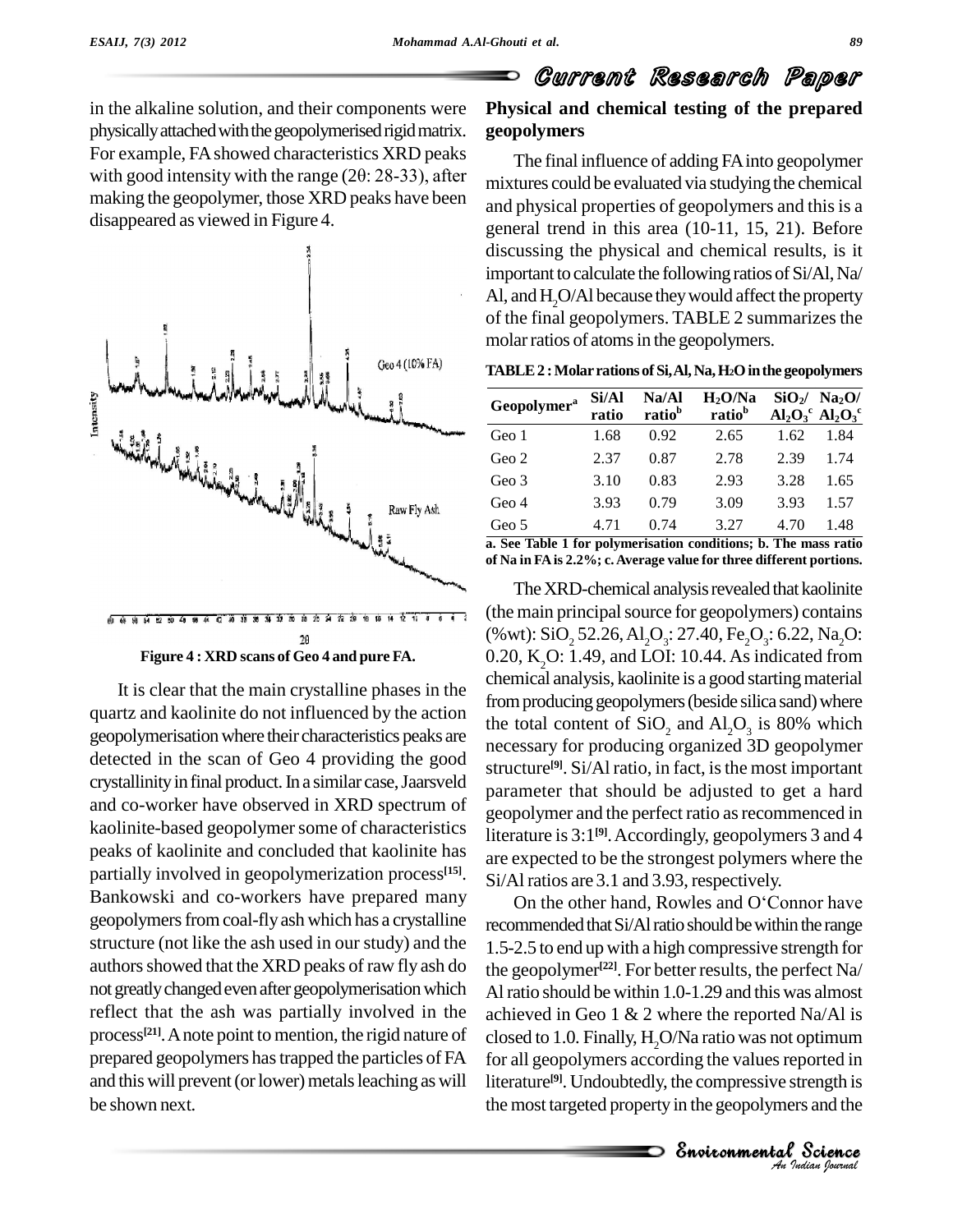## Current Research Paper

obtained results are depicted in TABLE 3. For more assessment, the compressibility test was carried out on dry and wet specimens. The wet samples were prepared before testing according to the ASTM standards of concrete **[23]**.

**TABLE3 :Compressive strength(inMpa)forFA-containing geopolymers**

| Geopolymer-<br>Dry | FA content<br>(%) | <b>Compressive Strength</b><br>$(Mpa)^a$ |       |        |
|--------------------|-------------------|------------------------------------------|-------|--------|
|                    |                   | Day 1                                    | Day 7 | Day 28 |
| Geo 1              | 0                 | 28                                       | 29    | 33     |
| Geo 2              | 10                | 23                                       | 22    | 9      |
| Geo 3              | 21                | 8                                        | 7     | 10     |
| Geo 4              | 31                | 7                                        | 6     | 10     |
| Geo 5              | 42                | 3                                        | 3     | 4      |
|                    | Geopolymer-Wet    |                                          |       |        |
| Geo 1              | 0                 | 15                                       | 18    | 20     |
| Geo 2              | 10                | 13                                       | 11    | 3      |
| Geo 3              | 21                | 4                                        | 2     | 3      |
| Geo 4              | 31                | 3                                        | 1     | 3      |
| Geo 5              | 42                | 2                                        |       |        |

**a. The reported values were averaged of three tests on three specimens (RSD<10%).**

trapped toxic FA. Beside it high mechanical strength,<br>quartz gains ay involved in polymerization reaction and<br>form stable chemical bonds with Al atom of kaolinite<br>and this is possible due to the high compressive strength<br>o The following conclusions would be obtained from TABLE 3: a) compressive strength increased with time for both dry and wet systems. The test was carried out on different daysforGeo 1 because ithasthemaximum strength. It is expected that compressive strength will 45 decreases after wetting because many ions will leach and this will reduce the overall strength, b) as the content of FAincrease, the compressive strength decrease to become less than 5 MPa indicating a weakness in the<br>geopolymer infrastructure and FA do not chemically<br>interact with geopolymer matrix. The highest  $\geq 25$ <br>compressive strength of the prepared geopolymers was<br>23 Mpa (13 geopolymer infrastructure and FAdo not chemically interact with geopolymer matrix. The highest  $\hat{\epsilon}$  25 compressive strength of the prepared geopolymers was  $\frac{1}{2}$  20 23 Mpa (13 Mpa for wet sample) and reported for Geo 2 which contains 10% FA, c) It seems that FA has  $\frac{5}{0}$  15 replaced the strong quartz matrix and this reflected badly<br>on the compressive strength of the final second was on the compressive strength of the final geopolymer. However, in this case Geo 2 is still having a high  $5$ mechanical strength and the most important point it quartz gains ay involved in polymerization reaction and  $\frac{0}{2}$ form stable chemical bonds with Al atom of kaolinite and this is possible due to the high compressive strength of Geo 1, and d) A proper explanation for the large

variations in compressive strength of geopolymers is attributed to the Si/Al and H<sub>2</sub>O/Na ratios. Geo 1 has a<br>perfect Si/Al ration (1.68, TABLE 2) to get high<br>compressibility according to Rowles and O'Connor<sup>1221</sup>, perfect Si/Al ration (1.68, TABLE 2) to get high compressibility according to Rowles and O'Connor<sup>[22]</sup>, on the other hand, this ratio is not optimum in Geo 5 while the amount of Si is 5 times higher than Al. As reported in many studies, higher strength was observed **Compressive Strength** when ratios  $\text{SiO}_2/\text{Al}_2\text{O}_3$  and  $\text{Na}_2\text{O}/\text{Al}_2\text{O}_3$  were 3.0-<br>(Mpa)<sup>a</sup> 3.8 and 1.0, respectively<sup>[24-27]</sup>. From TABLE 2,  $\text{SiO}_2/$ <sup>[24-27]</sup>. From TABLE 2, SiO<sub>2</sub>/ **Day 1 Day 7 Day 28 Al**<sub>2</sub> $O_3$  ratios of most samples (except Geo 3) do not fall in the typical 3-3.8 range and  $Na_2O/Al_2O_3$  ratio of all geopolymers is higher than 1.0. Finally, the reported compressive strength values for dry Geo 1 and Geo 2 samples are high and unusual if compared to other reported values. Galiano and co-worker reported only 7 Mpa for their geopolymers<sup>[8]</sup> and using kaolinite  $$ al if compared to other<br>co-worker reported only<br><sup>[8]</sup> and using kaolinite – based geopolymers Jaarsveld and co-workers reported 11.4Mpaas compressive strength **[15]**.Ontheotherhand, a compressive strength of 100 Mpa for metakaolin geopolymer (Si/Al ratio 1.9) was reported by Duxson and co-worker **[26]**. However, Stevenson and Sagoe- Crentsil reported compressive strengths close to these reported in our study using metakaolin and sodium silicate solution **[27]**.

#### **Electrical conductivity and toxic-metalsleaching**

Electrical conductivity and leachability tests, in fact, ۵ 食 ۵ Á  $\bullet$  1 day  $\triangle$ ▲ 7 day ∘ 14 day  $\triangle$  28 day  $\overline{0}$ 10 20 30 40 50 Fly ash content in geopolymer (%)



*Indian Journal*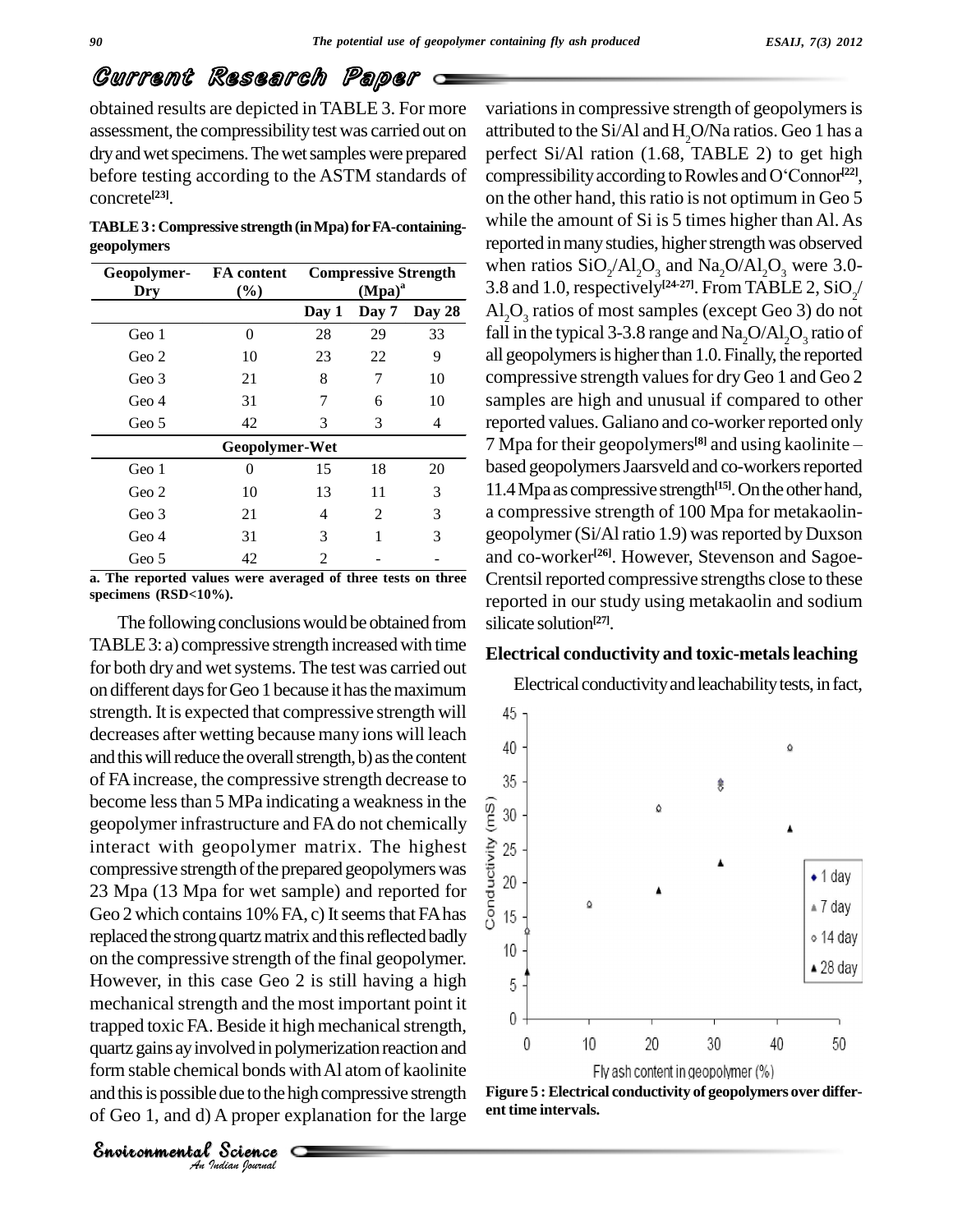Đ

# Current Research Paper

are the most adopted tests for evaluating the chemical stability of the prepared geopolymers. Electrical conductivity test will give an idea about the amount of leached ions of high ionic mobility including  $H^+$ ,  $OH^-$ , leached ions of high ionic mobility including  $H^+$ , OH<sup>-</sup>, Cl<sup>-</sup>, Na<sup>+</sup>, and K<sup>+</sup>, higher conductivity values indicates , Na + , and K<sup>+</sup> , higher conductivity valuesindicates high leaching from geopolymer matrix. The leachability of encapsulated geopolymersisillustrated Figure 5.

It is important to mention that the leaching behaviour of fly ash alone is much higher than any of the prepared of high It is important to mention that the leaching behaviour metals<br>of fly ash alone is much higher than any of the prepared of high<br>geopolymers (Geo  $1 -$ Geo 5) and this is attributed to geopol the immobilization of ions by the action alkali activator. According to Van Jaarsveld et al. (1998) this effect is expected to take place on an inter-tetrahedral scale. The possible explanation is that the pore openings were changed and diffusion of the metal to the leaching solution was prohibited. As shown in Figure 5, the conductivity increase by increasing the amount of FA in geopolymer, Geo 1 (which has no FA) hasthe poorest conductivity 12 mS. The maximum conductivity was 35 mS and observed for the geopolymer containing 42% FA. The elution of ions would be attributed to the poor geopolymeric structure, caused by presence of ions which do not participate in the formation of the aluminosilicate network.Asimilar observation was reported in literature<sup>[9]</sup>. TABLE 4 reveals that amount the of leached heavy meals and Mg using  $0.01 M Ca(NO<sub>2</sub>)$ , solution at 35°C.

**TABLE 4 : Leached metals FAand geopolymers by 0.01 M CALCOMET SSECT:**<br>**CA(NO3)2** at 35<sup>°</sup>C.

| <b>Matrix</b> | $Mg$ (ppm) | $\mathbf{Mo}$ (ppm) | $Ni$ (ppm) | $V$ (ppm) |
|---------------|------------|---------------------|------------|-----------|
| Flay Ash      | 55700      | 70.0                | 3700       | 16000     |
| Geo 1         | 1887       | 9.5                 | 35.9       |           |
| Geo 2         | 50.77      | 4.74                | 35.12      | 729.0     |
| Geo 3         |            | 12.73               | 36.83      | 408.2     |
| Geo 4         | 49.48      | 5.545               | 35.31      | 755       |
| Geo 5         | 28.48      | 6.29                | 35.91      | 1147      |

TABLE 4 indicated that large amounts of FA metals were interfering with the geopolymer matrix and this slow down their leachability to solution. Relatively speaking, the metals do not eluted with the same magnitude and for example Mg seems to be incorporated within polymer matrix because even at FA dose the eluted amount was very low. For V, as the content of FA increased, large amounts of V was observed in solution (Geo 5) and this indicated

that V ions do not strongly involved in geopolymer building.

#### **CONCLUSIONS**

In the present study, encapsulating toxic fly ash in a suitable geopolymer is a good protocol for slow down metals leaching and production of composite materials of high mechanical strength. For better outputs, the geopolymer should not contain more than 10% of fly ash to avoid losing compressibility. Leaching of toxic Mo, Ni and Mg from the geopolymers is rather significant when compared to leaching in raw FA. As a recommendation, further research is needed on the application of FA-geopolymers in constructions and buildings. Moreover, long-term studies should investigate the longevity of the metal-immobilizing effect of the FAgeopolymers.

#### **ACKNOWLEDGEMENTS**

 $_{2}$  with us in carrying out this national research. A special The authors are thankful for The Higher Council for Science and Technology, Jordan for the financial support. Furthermore, the authors are also grateful for the analysts, institutions, and universities that collaborate thanks to the Royal Scientific Society for their valuable moral support.

#### **REFERENCES**

- **[1]** M.A.Abdel-latif; Miner.Eng., **15**, 953-961 **(2002)**.
- [2] Annual Report; Electricity Regulatory Commission, (http://www.erc.gov.jo), **(2009)**.
- **[3]** S.Vitolo, M.Seggiani, S.Filipi, C.Brocchini; Hydrometallurgy, **57**, 141-149 **(2000)**.
- **[4]** S.Akita, T.Maeda, H.Takeuchi; J.Chem.Technol.and Biotechnol., **62**, 345-350 **(1995)**.
- **[5]** C.Ferreira, A.Ribeiro, L.Ottosen; J.Haz.Mat., **96**, 201-216 **(2003)**.
- EnvironmentalChemosphere, **41**, 345-352 **(2000)**. **[6]** K.J.Hong, S.Tokunaga, Y.Ishigami, T.Kajiuchi;
- **[7]** M.Tateda, M.Ike, M.Fujita;J.Env.Sci., **10**, 458-465 **(1998)**.
- **0**, 458-465<br><sup>2</sup> *Science***<br><sup>2</sup>** *Science*<br>*Indian Iournal* , 458-465<br>, J.Vale;<br>**Science [8]** Y.Luna Galiano, C.Fernandez Pereira, J.Vale; J.Haz.Mat., **185**, 373-381 **(2011)**.